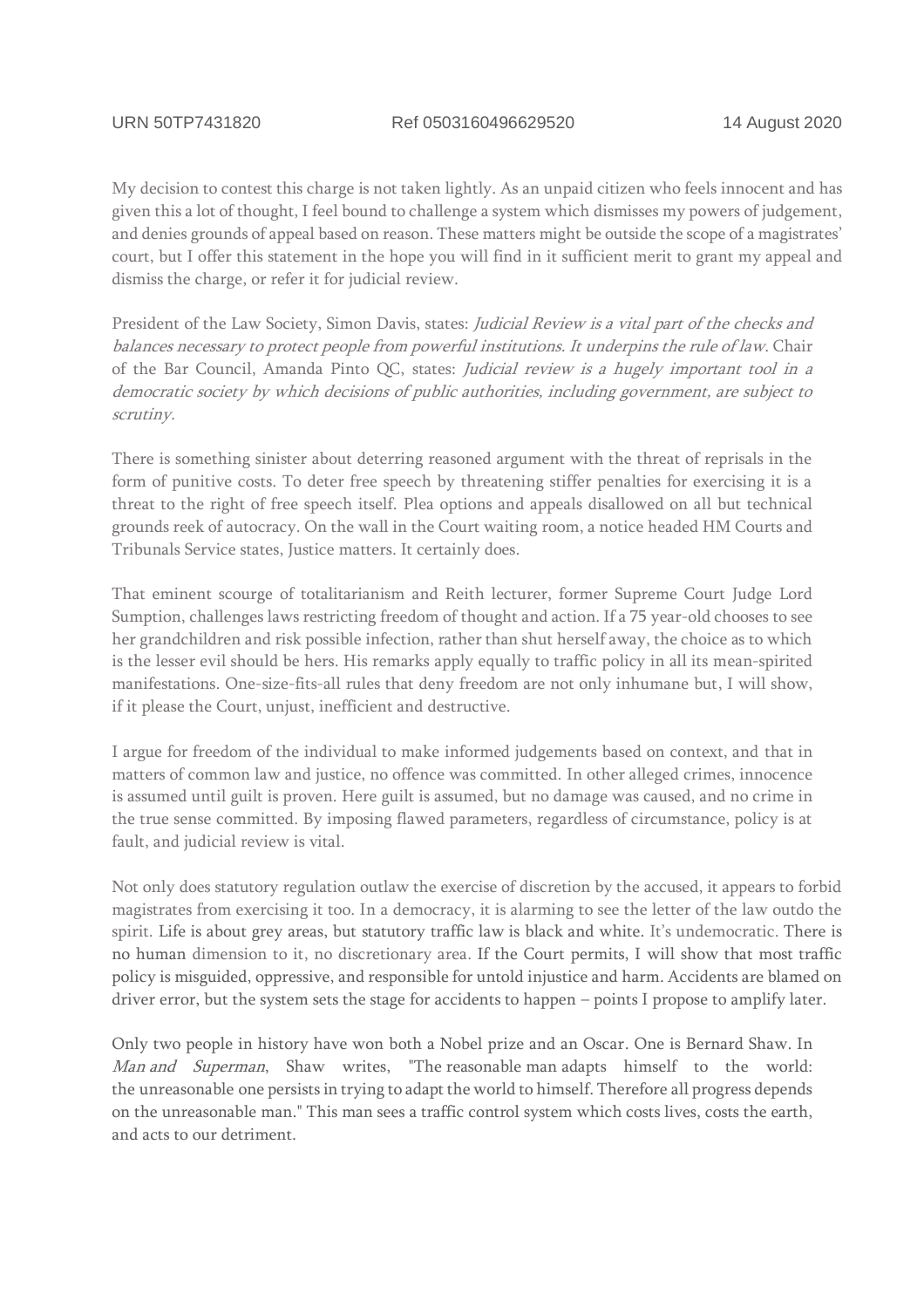If you cross a green light at a legal 30 and injure or kill a child who runs into the road, you're innocent. If you do 70 in optimum conditions on a dual lane overtaking stretch and cause no damage, you face reprisals that could involve a fine, points, a ban, even imprisonment.

First I will list what could be construed as technical points, then tackle the flawed system.

1. The indictment says it's a single-track road but as the photos show, I was overtaking on a dual lane stretch. If that is defined as a single carriageway, the definition is wrong. Or can a single carriageway contain an infinite number of lanes?

2. In his reply to my letter of 20 Feb, Philip Hoare, Safety Camera Unit Manager, states, "The A361 Week Wood Layby, Rose Ash, is simply a highway separated *only by a white line*." No. As the photo shows, the up/downhill stretches are separated by *double* white lines. These act as barriers. No-one crosses them. If you can dismiss the charge over this technicality, I will rest my case … Are we capable of driving safely in a straight line at 60+? Of course we are. Traffic was light, and as the Officer notes, "The weather at the time was bright sunshine."



3. I drive a low emissions hybrid (37g/km). I have asthma and COPD, and overtook to avoid inhaling fumes from the only car in front of a dual lane stretch that as far as the eye could see was empty of other traffic. Exhaust pollution is at its worst in vehicle cabins. It's becoming ever clearer that poor air quality causes more illness and death than any other factor. See the recent **study** from the Max Planck Institute which found that poor air quality is a greater threat to life than war, malaria, HIV or smoking.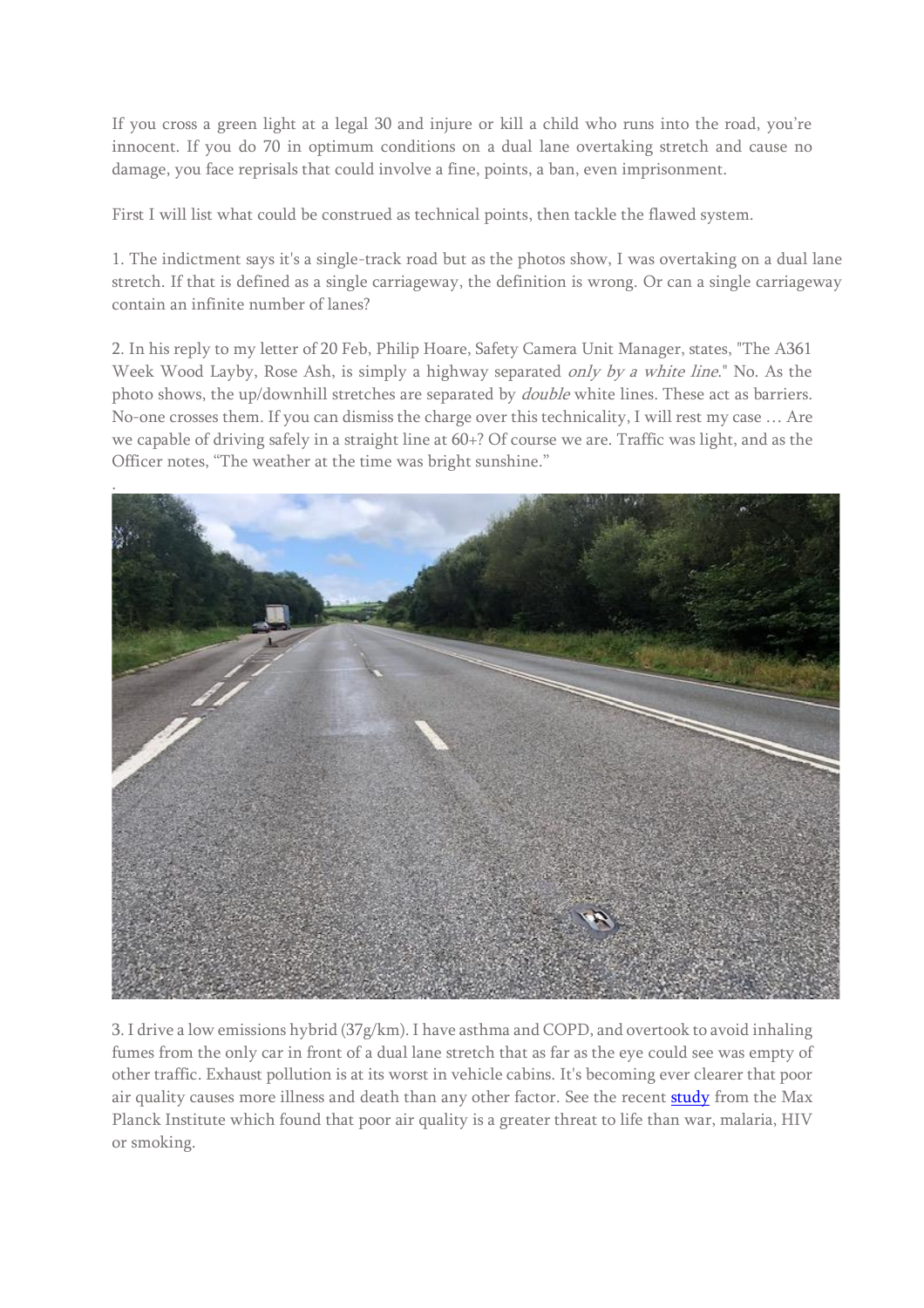4. The Police report states "the defendant committed the offence with the necessary criminal intent". How can they know my mind? Alleging criminal intent over an innocent bid to escape exhaust fumes seems to me to exhibit a criminal degree of presumption!

5. In accordance with basic safety principles, I was watching the road, not the speedometer or the layby where the Police van was concealed. More on this in a minute.

6. On the approach to the location of my so-called offence is a road sign saying "Overtaking lane one mile ahead".

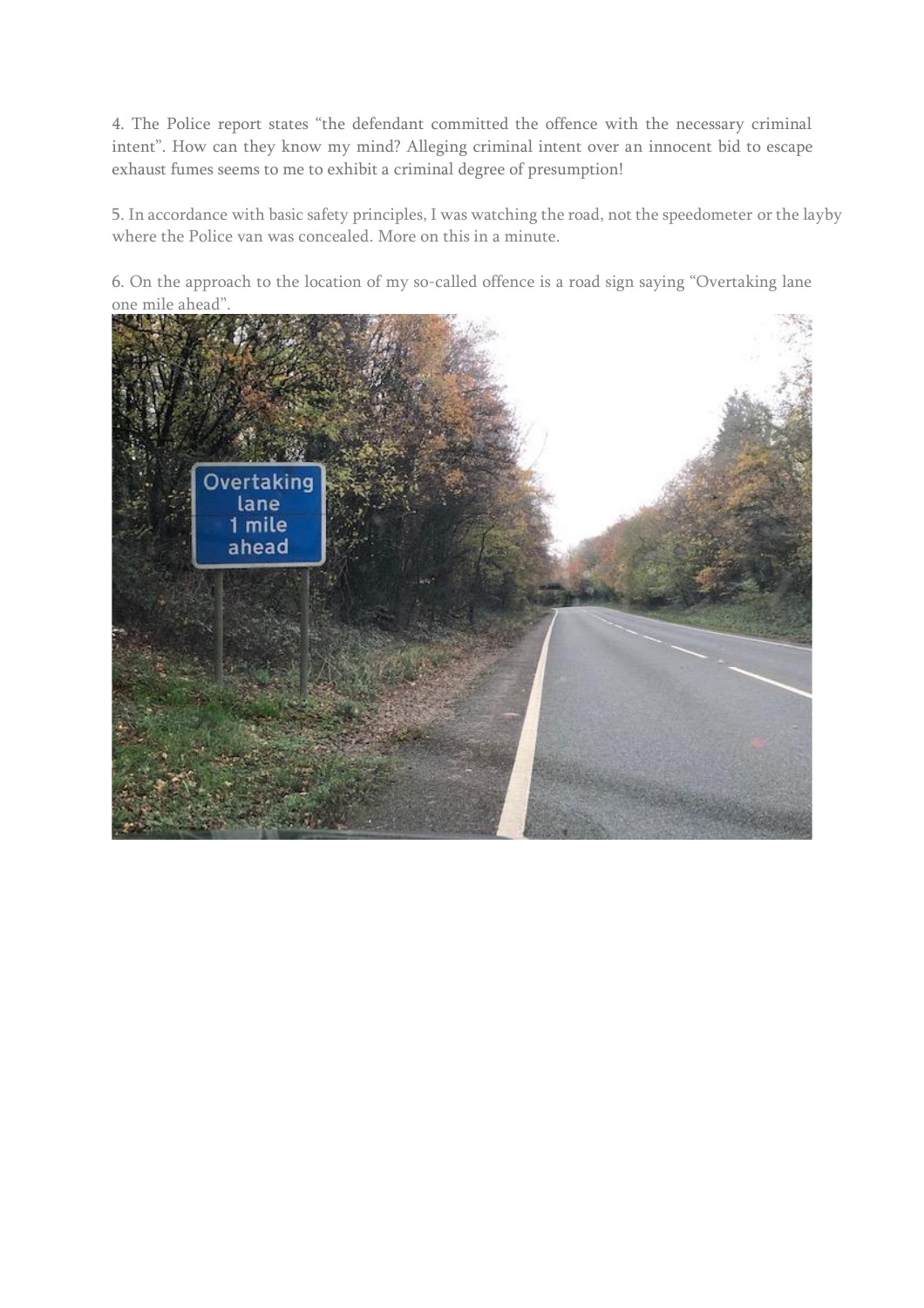

If a sign on a 60mph trunk road announces an overtaking lane ahead, it implies you may overtake. Otherwise, if vehicles on the inside lane are doing 60, the overtaking lane becomes a nonovertaking lane, which contradicts the sign. Why go to the trouble and expense of building overtaking lanes, then deny our powers of judgement by penalising the impulse they produce? Having failed to build a dual carriageway, the authority might as well have left it as a single. Incidentally, lorries trundling along at 40 on single lane stretches often increase their speed to around 60 on the dual lane stretches. For most of your journey you will be driving within or below the limit, so it would be fairer to base assessments on average speeds rather than spurts. A second empty lane stretching into the distance is an invitation to overtake, especially a vehicle that is polluting more than you are. Can you be forgiven for accelerating momentarily to pass someone safely when given a chance with an overtaking lane, as is the case here? Does a brief spurt of acceleration to avoid toxic fumes for a long uphill stretch really amount to a crime? Does it warrant a penalty?

7. Is the hidden camera placed where a single lane opens into a dual lane, a form of entrapment? Officer Mark Stott states that his Police van was visible in the layby. But it's not visible up ahead in the distance to a driver watching the road on a simple quest to get from A-B with minimal fuss. Stott was lying in wait with a gun equipped with a telescopic lens, on a mission to capture the unwary. Is that innocent? In whose favour are the cards stacked, and to what end? Where was the criminal intent?

8. Bizarrely, there are no 60mph limits posted on the A361, except for a barely legible one at the start of the first 3-lane stretch west of Tiverton. Why? The absence of signs is relevant, because if we are required to ignore prevailing conditions and our own judgement, reminders of the coercive control which subjugates us are arguably critical. In fog or rain, we adjust our speed accordingly,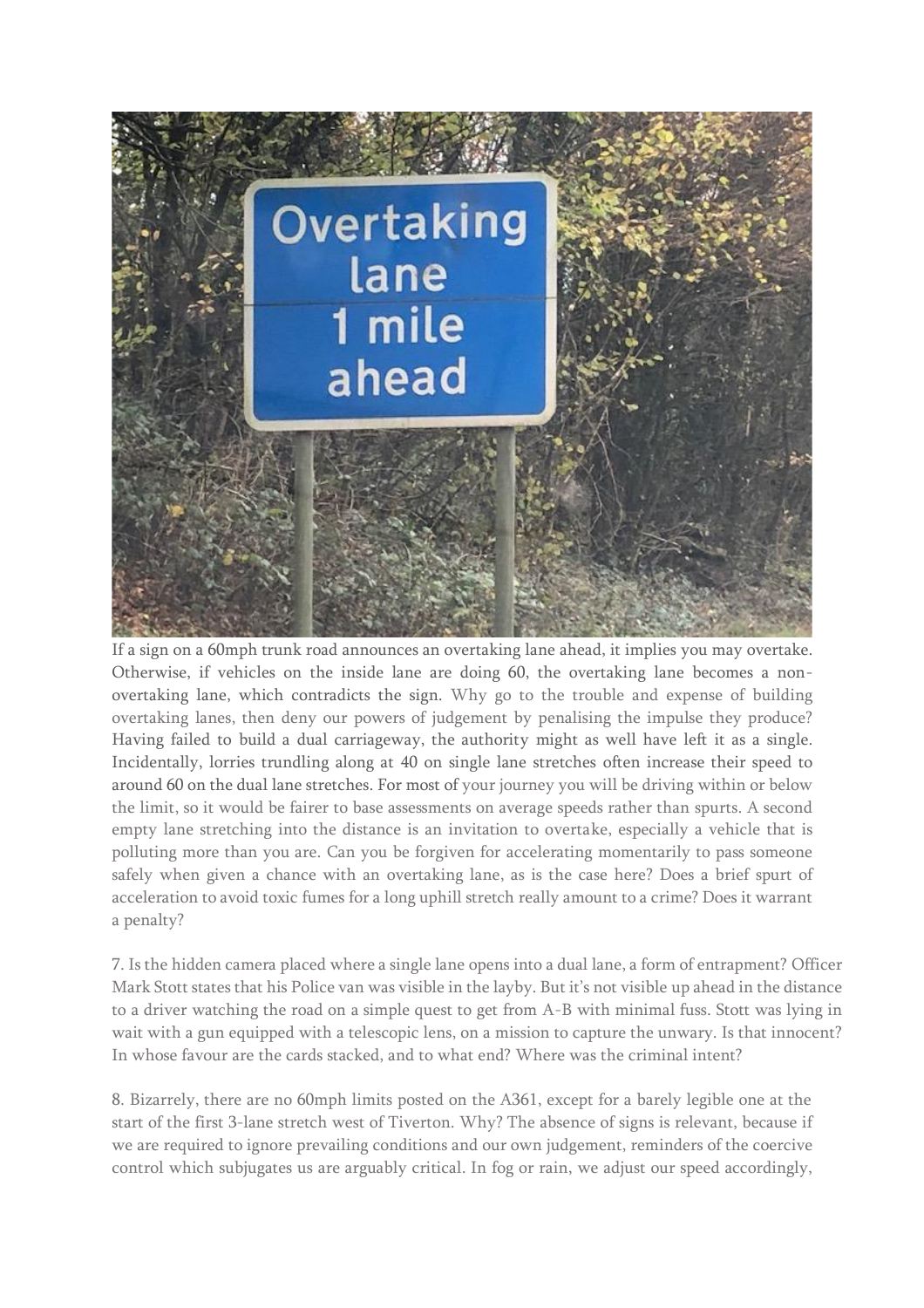below the limit. Why may we use discretion in one context and not the other? Why this fixation on numbers at the expense of context? Hampering natural behaviour is akin to criminalising humanity. Good road husbandry can be compared to good parenting. The early child cannot knowingly disobey a parent or wilfully misbehave, writes Joseph Chilton Pearce in The Magical Child. He can only obey the inborn intent that moves him. A good parent provides a safe framework within which the child can explore freely and flourish. Good traffic policy should have similar aims. But too often it's about entrapment.

9. As far as I know, and as the nomenclature suggests, the justification for 'safety' cameras is safety. Is there any evidence that my manoeuvre was unsafe? The system penalises safe acts but promotes unsafe ones. More on this below, but briefly: at T-junctions, stationary drivers wanting to turn right from a minor road have to avoid vehicles approaching at speed from opposite directions. They face indefinite delay or, in mounting despair, risk an ever-decreasing gap. If the law is an ass, nowhere is it more asinine, and lethal, than in the traffic arena. In the absence of a bridge or flyover, junctions could and should be all-way give-ways.

10. It's simplistic to claim that speed kills. It's inappropriate speed, or speed in the wrong hands, that can kill. My speed here caused no harm and was not dangerous. At Lowestoft Magistrates' Court, over a collision with a car adhering rigidly to the limit, Judge David Cooper said, "People who stick rigidly to the speed limit are a bit of a nuisance." If, as I suspect, a majority agree, why is nothing done to introduce some flexibility, and who is in charge of the unbending regime that brought me here today?

11. With regard to traffic light outages, but it can apply equally to speed limits, the UK Roads Board (ICE 2009) states in Highway Risk and Liability (extract follows) that there is "a presumption that road-users are intelligent, able, and expected to be responsible for their own safety. They have a duty to take roads as they find them" [and it is] "not necessary to take independence of judgement out of the hands of the road-user".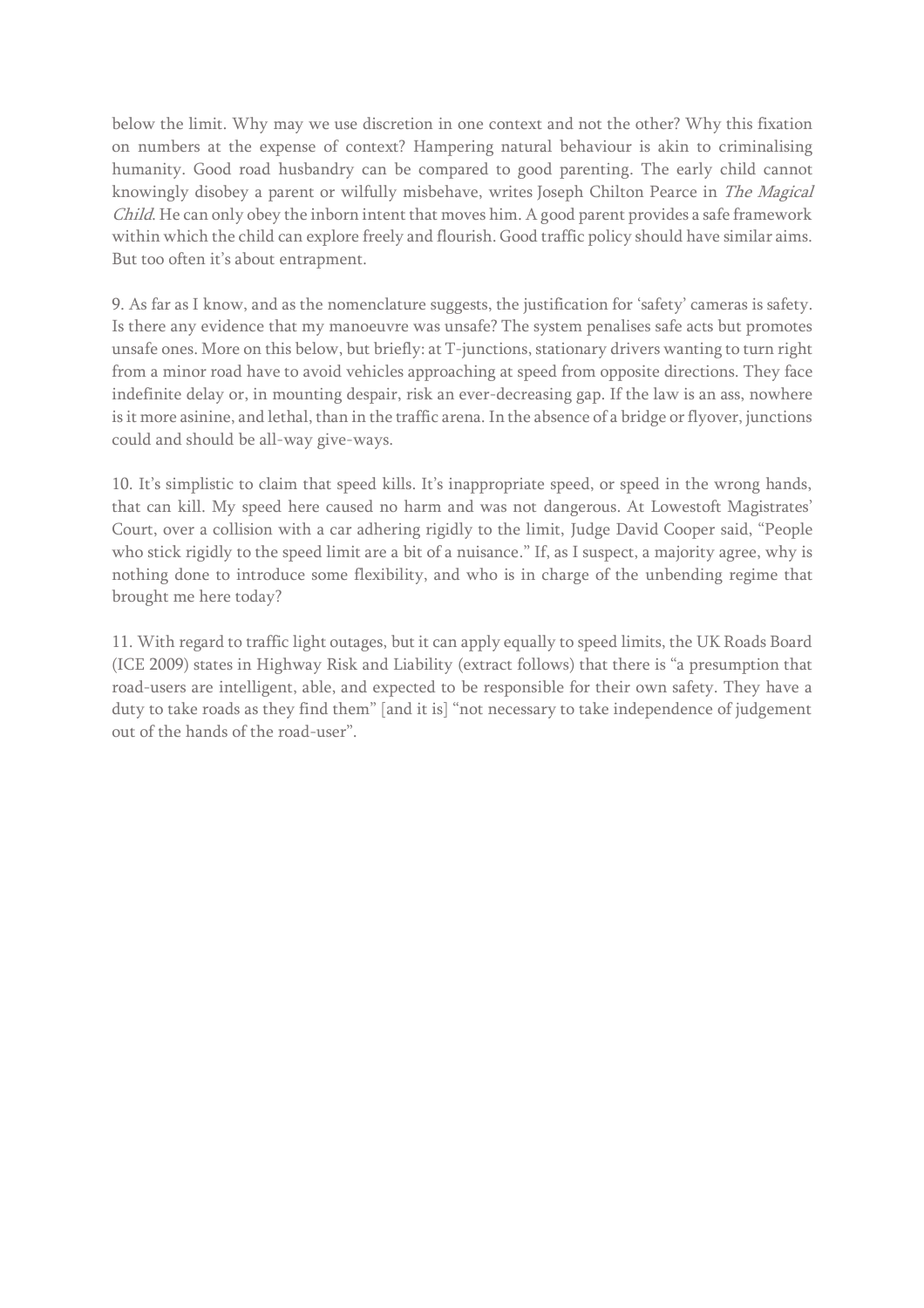## **Risk and liability**  $2.6$

2.6.1 A major concern expressed by some highway authorities when considering more innovative designs, or designs that are at variance with established practice, is whether they would incur a liability in the event of damage or injury.

2.6.2 This can lead to an over-cautious approach, where designers strictly comply with quidance regardless of its suitability, and to the detriment of innovation. This is not conducive to creating distinctive places that help to support thriving communities.

2.6.3 In fact, imaginative and context-specific design that does not rely on conventional standards can achieve high levels of safety. The design of Poundbury in Dorset, for example, did not comply fully with standards and guidance then extant, yet it has few reported accidents. This issue was explored in some detail in the publication Highway Risk and Liability Claims.<sup>14</sup>

2.6.4 Most claims against highway authorities relate to alleged deficiencies in maintenance The duty of the highway authority to maintain the highway is set out in section 41 of the Highways Act 1980,<sup>15</sup> and case law has clarified the law in this area.

**Manual for Streets** 

12. There was political disagreement over the Link Road. I understand that the Conservatives controlled the area east of Tiverton, and approved a dual carriageway to the M5. But the LibDems refused funding for a coastbound dual carriageway, with results that were at best inconvenient, at worst disastrous. Of the 30 fatalities since 2000, I suspect that none occurred where speed traps are set. Most accidents occur at junctions, where main road priority imposes unequal rights, produces conflicting speeds, and puts minor road traffic at a lethal disadvantage. But dual-lane overtaking stretches were built, where truck drivers put their foot down. On the long, single lane sections, they slow down, forming queues behind them. In practice most drivers overtake on the dual lane stretches, heeding the double white lines segregating it from the opposing single lane downhill stretch. Most of those vehicles are doing 70+ in safety. I'll come back to this, but a study from the Best Highways Safety Practices Institute in the US found, and I quote: "the safest drivers – those involved in the fewest accidents – are those who drive faster than average, yet they are the primary target of speed enforcement."

13. Brake dust is as bad as diesel for producing tiny particles that penetrate heart, lungs and bloodstream. It may be even worse as it produces them in greater quantities. The stop-start drive cycle produced by traffic lights, and sudden braking at speed cameras increases the volume of brake dust in the air. Allowing drivers to use their own judgement would smooth flow and vastly reduce these pollutants that are killing us softly. Independent article [here.](https://inews.co.uk/news/environment/brake-dust-major-source-air-pollution-study-finds-1359299)

Those are my technical points, though strictly speaking, they may not all be technical.

The following photos embody the inconsistency represented by speed enforcement. 30mph on a gradeseparated dual carriageway, and no limit on a narrow country lane. Presumably you're expected to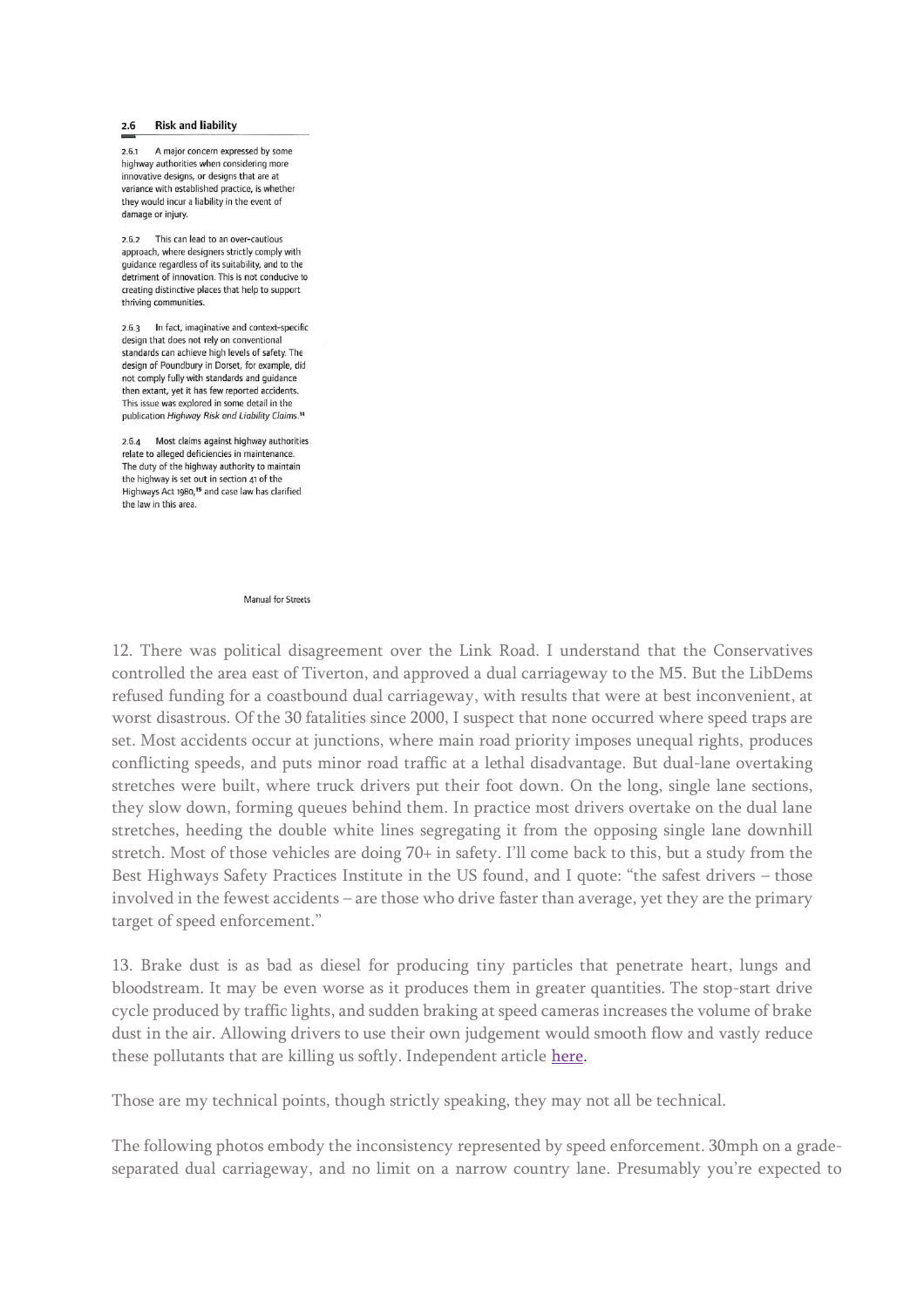exercise commonsense on the country lane, and drive well below the posted limit. Why doesn't it work both ways?

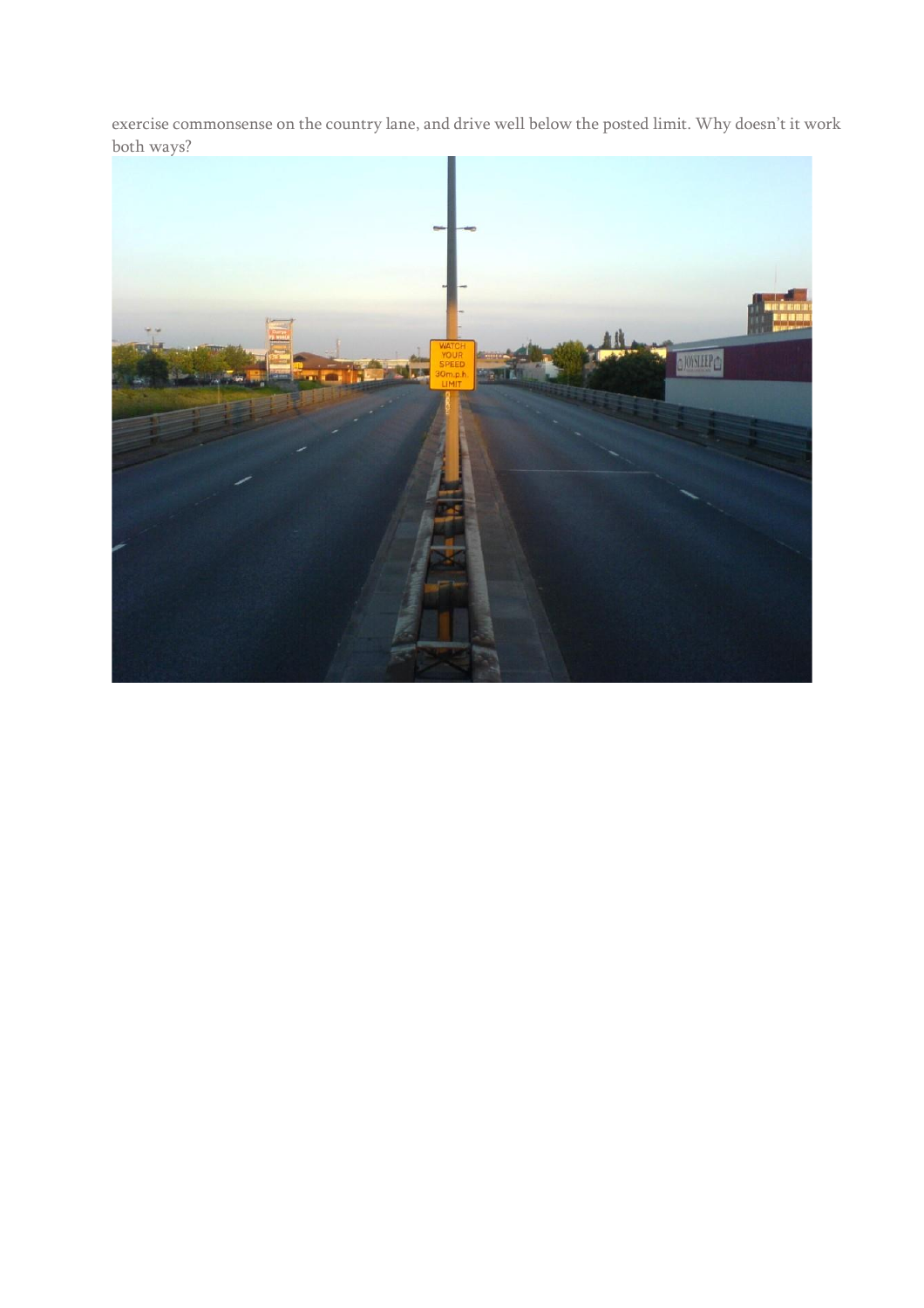

Drivers are plagued by draconian regulation. Traffic policy seems to have low status among politicians, so MPs abdicate responsibility to second-rate minds or regulation-crazy officers. Policy is characterised by excessive state control and disenfranchisement of the citizen. Legislation is imposed unthinkingly, and reform is opposed by narrow interests.

Even former PM Tony Blair is clueless in traffic matters. He once said, "Speed kills". No. Speed is like fire. In the right hands and used appropriately, speed is harmless. In [Road Accident Statistics,](/Users/mac/Desktop/Speed/RAS50001) the DfT states that speed is a factor in only 5% of "accidents".

Average speeds are far lower than occasional spurts to get out of trouble. My spurt occurred where it was harmless. It's also where enforcement officers extort the most money for the least effort. I'm sorry, but it does often seem we are victims of an extortion racket. Presumably the revenue raised goes on funding more of the same, so we're all losers … unless their nefarious activities yield a profit. Do they?

On 16.7.20 the [Daily Mail](https://www.dailymail.co.uk/news/article-8527263/Speed-cameras-used-police-councils-good-hunting-grounds-watchdog-report-reveals.html) reported: **Speed cameras ARE being used to fleece drivers: locations are used for making money rather than preventing accidents, says a report by** no less a body than Her Majesty's Inspectorate of Police and Fire Services. It shows speeding fines grew by 41% between 2011 and 2018. Motorists have long suspected they are cash cows – 2.3million speeding fines were handed out in 2018, raking in around £230million.

The report called for greater transparency over the use of cameras and their revenues. It said: 'Apparent unwillingness to support education over enforcement had led to suspicion among officers, including some at chief officer level, that the focus of activity was to increase revenue for the safety partnership.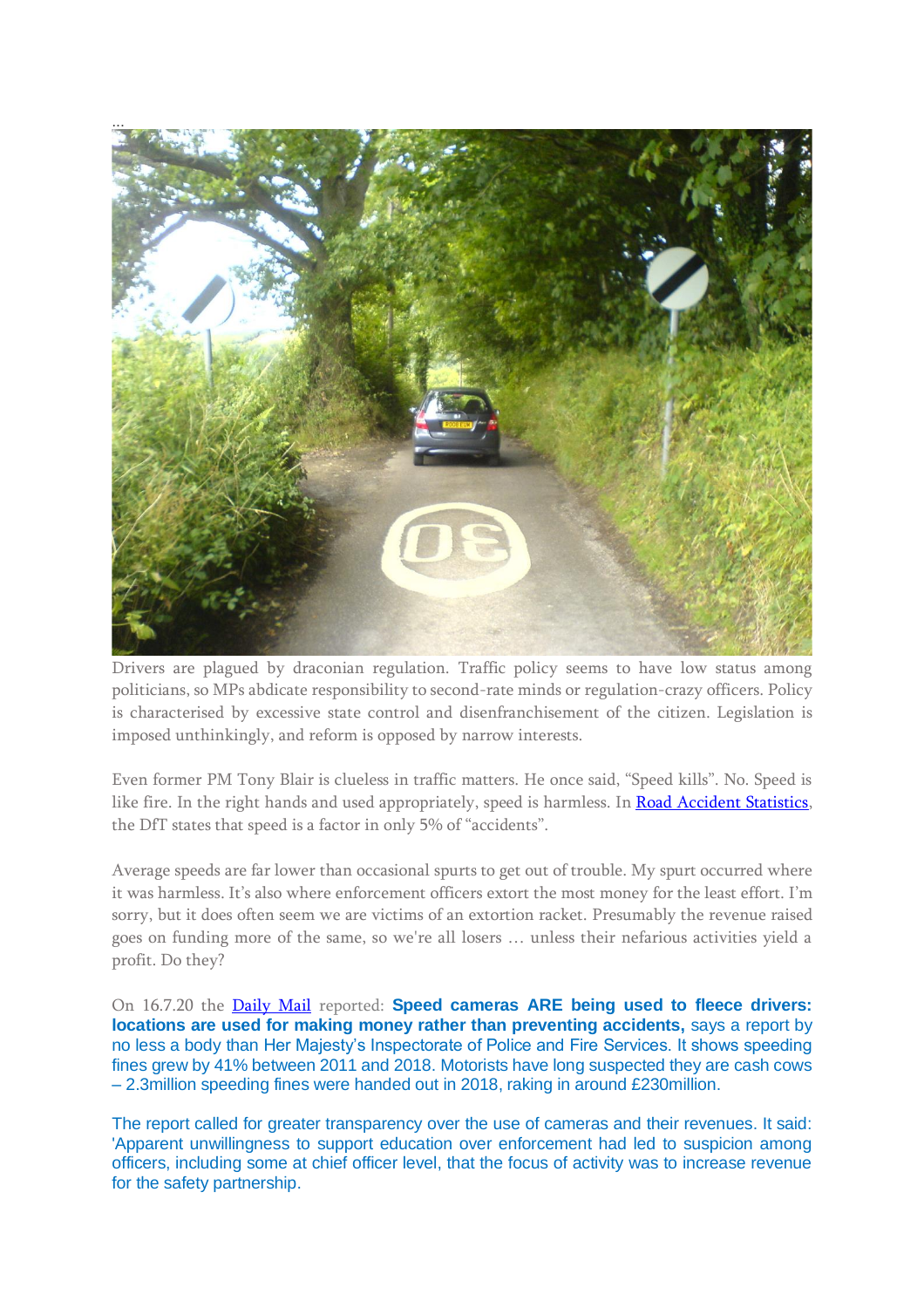'They gave examples of camera sites they believed had no history of collisions or other identified vulnerabilities. Elsewhere, we were told the reason enforcement took place at certain locations was that they were 'good hunting grounds', rather than because they had a history of collisions.' Some forces set up speedwatch schemes to change driver behaviour without prosecution. While police forces do not receive money from traffic fines, they can claim administration costs.

The Police can be seen as the last refuge of intelligent discretion. They recognise grey areas and the role of prevailing conditions. When I was researching a documentary on the subject, a motorway traffic officer in Cambridge told me that unless a driver is driving erratically, they tolerate speeds of up to 85, because that is the percentile at which most capable drivers drive.

The Association of Chief Police Officers [states,](https://roadsafetygb.org.uk/news/acpo-clarifies-position-on-20mph-enforcement-2709/) "Successful speed limits are self-enforcing. To achieve compliance there should be no expectation on the police to provide additional enforcement beyond their routine activity.

So the 85th percentile speed (the speed that 85% of drivers are doing) should correspond with the posted limit. Research for the DfT shows that driving speed is influenced by the road's design – principally width and forward visibility. If plenty of people are breaking a limit, that tells you either the limit is wrong, or the design of the road is wrong."

The solution is to change the nature of the road so that the 85th percentile speed is closer to the legal limit, or increase the limit if the design of the road is deemed OK. If the human inclination is to do a certain speed, and they are doing it safely, then by definition, enforcing a lower limit is nonsensical. Devising a system that allows human genius to flourish is infinitely safer and more civilised than twisting it into unnatural patterns of behaviour.

There are calls to raise the limit on motorways and dual carriageways to 80, which is nearer the percentile at which most motorists drive. Too often, those intent on enforcement drown out subtle minds. Speed limits along motorway roadworks are being raised from 50 to 60 – it's taken a yearlong study for the Highways Agency to prove the obvious – that we're capable of driving in a straight line at 60+ without risk. If you refuse my appeal, and impose points and a fine, will these be cancelled when the traffic authorities wise up?

Instead of treating underlying causes, the authorities focus on occasional spikes. They ignore the bulk of time we're below the limit, and the thousand good acts we perform. An example of state-sponsored neglect and my small way of countering it: approaching the T-junction from St Brannock's Park Rd in Ilfracombe the other day, I saw an elderly woman trying to cross the main road with her dog. She was looking forlornly left and right. The rules told me to ignore her. Instead, I entered the main road and stopped, making traffic slow down. She didn't see I'd stopped, so I gave a toot and waved her across. As she reached safety she thanked me profusely. I waved and turned. Traffic from both sides, having lost no ground, continued on its way.

Speed limits are widely seen as targets. Drivers get frustrated if you're below the limit. But you could be aware of something they are not. The A399 between Ilfracombe and Watermouth has a 60 limit but it's a narrow road between hedgerows, wide enough for only two vehicles, with no provision for walkers. What if you're doing a legal 60 round a bend, and you hit a walker or cyclist? You'd destroy a life and relive that trauma until your dying day. Aware drivers approach bends at lower speeds, conscious there might be a walker or cyclist on the bend. So we risk vexing drivers behind us, who will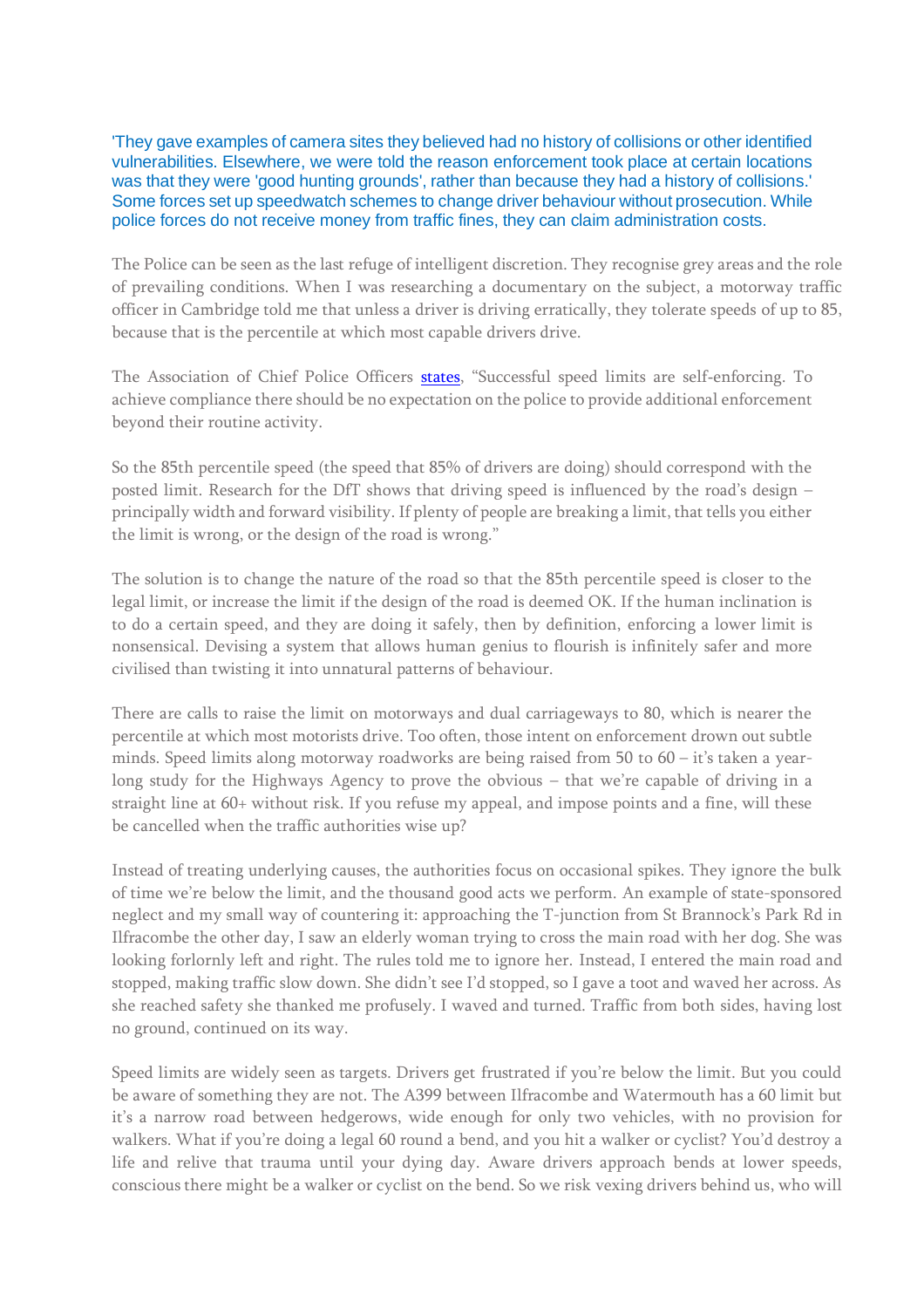feel their rage is justified if it turns out there is no-one on the bend. The annual casualty toll of 20,000+ souls, many of them children, are grim testament to the fact that learning to drive by numbers – 20, 30, 40, 50, 60 – does not ensure safety – far from it. The unspeakable accident stats conceal untold grief for the countless injured and bereaved friends and family.

Limits are blunt instruments. We should teach drivers in graphic detail the effect of inappropriate speed before releasing them on to our roads possibly to kill within the law.

As a keynote speaker at a national conference about 20mph, I asked who would want to be hit by a bus doing 20. No-one, of course. 6-year-old Ben Alston was. To the distress of his family, and at great expense to the NHS, he was airlifted from Ilfracombe to Bristol. Miraculously he survived. Many do not. Such expense and suffering would be spared if the bus driver had learnt to drive by context, not numbers, and thereby kept a watchful eye out for children.

The pressure group *Brake!* would say that driving by context is a licence to drive without due care and attention. No. It's a blueprint for driving with *true* care and attention.

I'm acutely aware of safe, appropriate speed, so did not opt for a speed awareness course. I imagine it teaches driving by numbers, and obedience to the letter of the law, to keep us on the 'right' side of the law, free to continue intimidating and neglecting vulnerable road-users.

Ill-conceived regulation impedes the proper functioning of our mental faculties. In a free society, we should be free to use commonsense. The system exhibits no positive psychology. All stick and no carrot. Instant penalties for misdemeanours, no compensating credits for good conduct!

The Forum Internum – our innermost mind – is sacrosanct. Freedom of thought is a human right. It's under increasing attack from technology, regulation and state control. Regulators presume to know better than you or I how to act in any given circumstance. But we are present at the time and the place, and they are not. Since my speed caused no harm and was appropriate for the situation, how is this charge justified?

The definition of insanity is repeating mistakes and expecting a different outcome. Enforcing unnatural speed limits does nothing to improve road safety, at which the strategic roads regulator (Office of Rail and Road) says Highways England is failing (see [here\)](https://www.transport-network.co.uk/Highways-England-RIS-1-assessment-Safety-record-tarnishes-success/16724).

You'd think public officials would explore all means for improving safety and air quality (the common good). Indeed the 2004 Traffic Management Act requires them to. But they don't.

No fewer than 23,000 human beings, many of them children, are killed or hurt on our roads every year. I submit that most of them died on the altar of malign policy, but invariably, human error is blamed, never the system. The main cause of this under-reported, unquestioned carnage? The dysfunctional rule of priority, which traffic law in its ignorance supports.

Some of this statement might seem off the point, but it's all relevant, because traffic policy and enforcement in their entirety are interconnected, and scandalously overdue for reform.

Jump a cashpoint queue and you'd cause a riot. But on the road, we accept such delinquent behaviour without question. The main road driver is sanctioned by the law to ignore others, regardless who was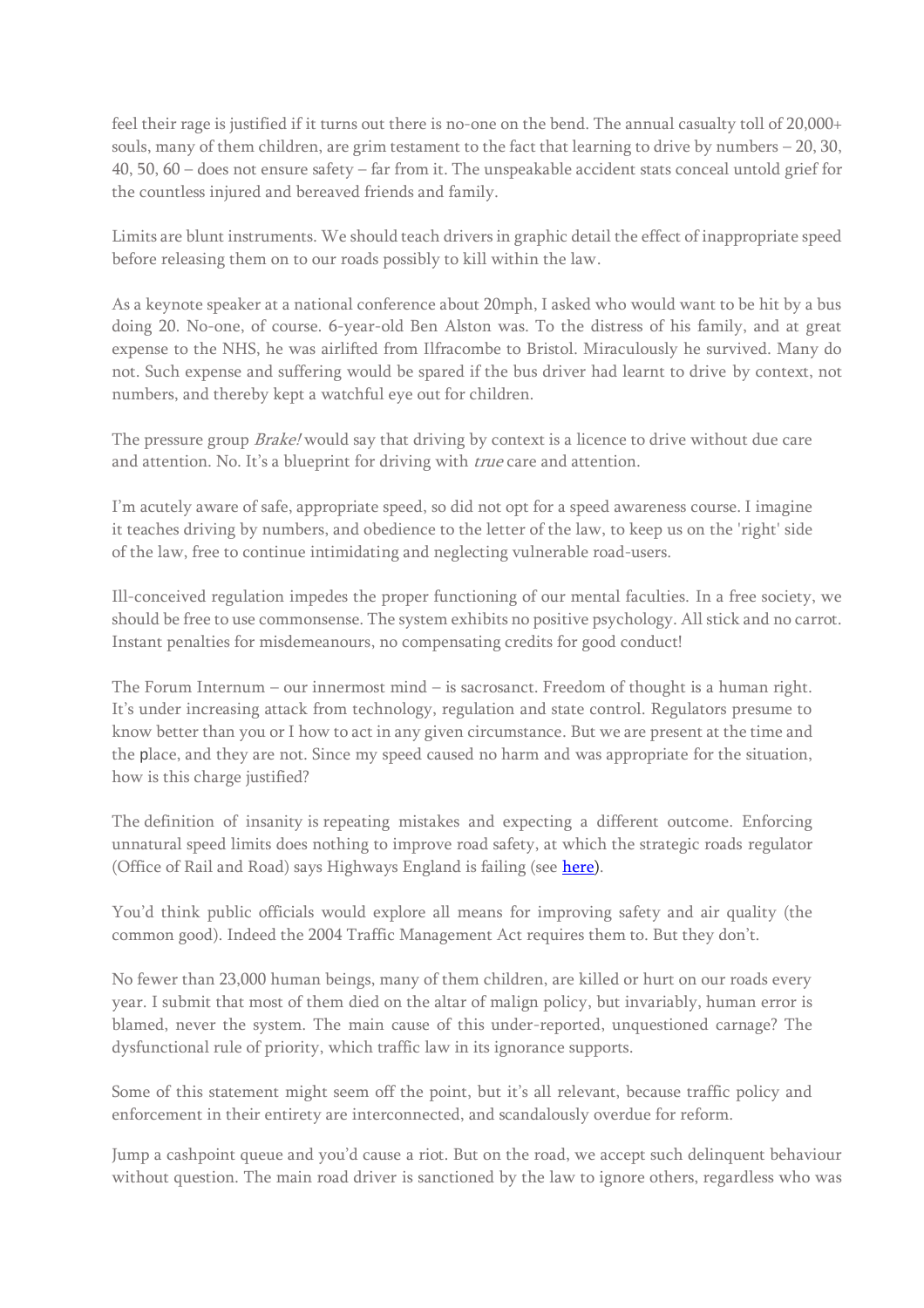there first. So the toddler in a buggy waiting at the roadside is forced by the law of the land to inhale the toxic fumes from vehicles licensed to neglect him, fumes destined to damage health and development, not just his or hers, but everyone's.

The system is nothing less than an abuse – of our health, time, quality of life and the planet. When so much is wrong with the system itself, it's a further abuse to squander resources on regulation and enforcement that do nothing to correct the abuses, but instead, prolong them.

Against common law principles of equal rights and responsibilities, the rules grant superior rights to one set of road-users over others, based on engineering concepts rather than social values.

The biggest indictment of our negligent traffic system? It puts the onus on the child to beware the driver. It could – and in any civilised society should – be the other way round. As it is, toddlers must learn age-inappropriate road safety drill to help them survive on roads made dangerous by the rule of priority. How is a toddler supposed to tell the difference between a grey pavement and a grey road surface? The put-upon parent has to scold the baffled child. It verges on state-sponsored child abuse.

In Brecht's Leben des Galilei, the astronomer, physicist and father of modern science, Galileo, is accused of heresy for claiming the Earth is round, and not the centre of the Universe. He is threatened with torture and death unless he recants. He is a man of flesh and appetites, and does recant. "Unhappy the world that is without heroes," laments his disappointed assistant, Andreas. Galileo replies, "Unhappy the world that is in need of heroes." In similar vein, I despise lollipop men and women. More accurately, I despise the system which makes them necessary.

If the law supported an equitable power balance, with vulnerable road-users at the top, and if the mighty were automatically liable in the event of a collision, and if the driving test taught a culture of equality and civility, there would be no need for lollipop men and women, nor for most of the highcost traffic regulation by which we are forced to live and die. Except at multi-lane intersections at peak times, there would be no need for traffic lights,

All this is relevant to the matter in hand – exceeding a speed limit – because traffic policy is of a piece.

My solution to our man-made road safety problems does not repeat the same enforcement methods. It makes roads intrinsically safe by replacing priority with equality, with vulnerable road-users "more equal than others". It harnesses our social nature, and re-engineers the public realm to express equality. It entails root-and-branch reform of the driving test, the Highway Code, the law and the rules of the road. See [Equality Streets.](http://www.equalitystreets.com/)

Wouldn't it make sense to design a test that taught correct principles at the outset, above all the consequences of inappropriate speed, and the value of driving by context rather than numbers? In a busy urban setting, especially if children are around, let us proceed at walking pace. As a reasonable trade-off, on the open road, let us, within reason, choose our own speed.

Before getting a driving licence, we should be required to pass cycling proficiency and obtain a rider's licence. Expensive signs or adverts telling people to *Think Bike!* are a waste of space. When people experience something first-hand, they identify, they understand, they know.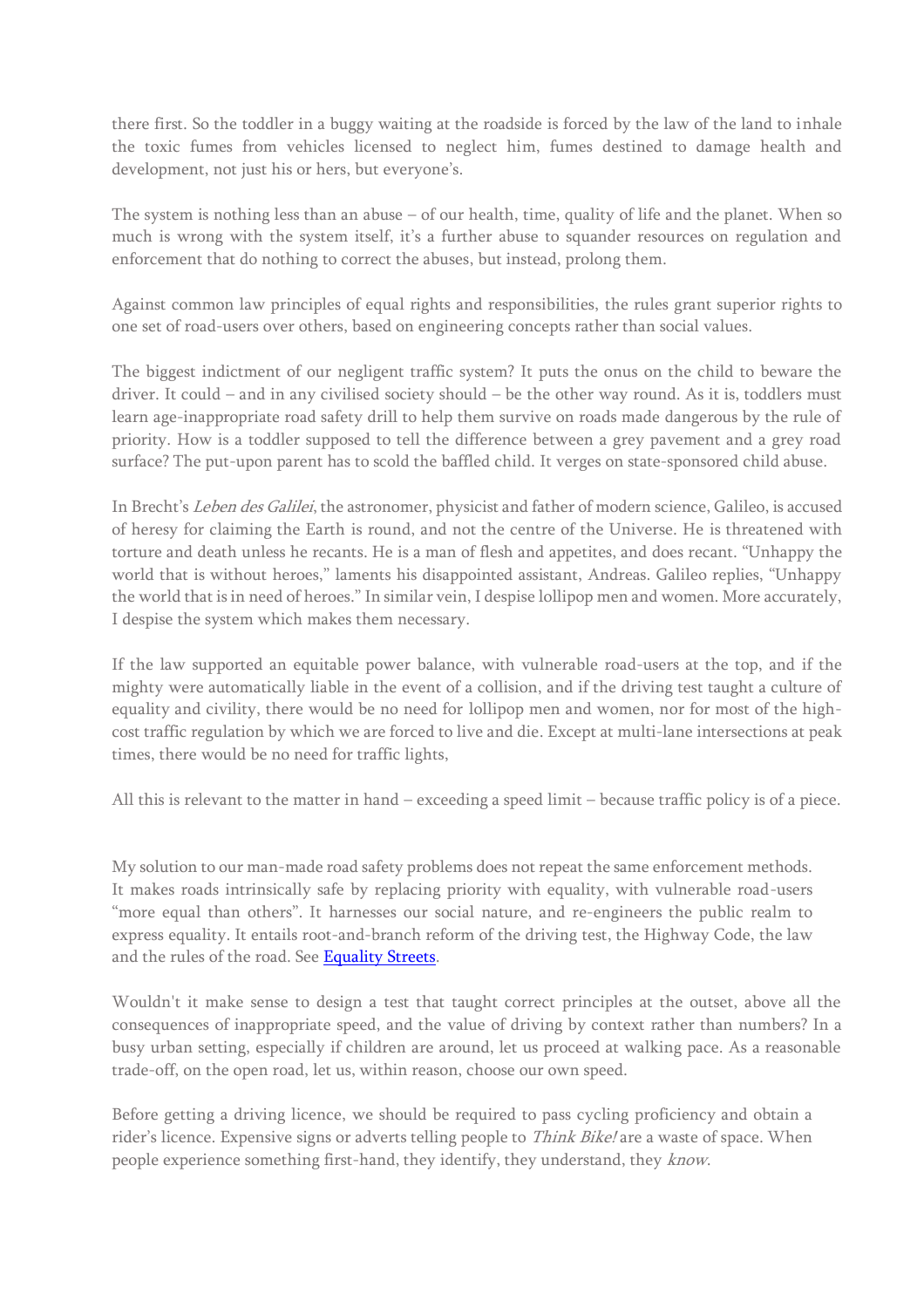Similarly, signs outside schools saying "Parking here could endanger a child's life" would be redundant if drivers were responsible for road safety, and automatically liable. So, to support reform of the rules of the road, legal reform is also needed.

There are numerous ironies in the fire. Those who drive faster than average are involved in the fewest accidents. Self-driving is called "autonomous", but it denies autonomy. Human error is routinely blamed for accidents, but the anti-social rules of the road set the stage for "accidents" in the first place.

Instead of making roads intrinsically safe – with a level playing field on which all road-users can interact sociably – fortunes are squandered on systems of control that reinforce the flawed system.

Like painting by numbers, driving by numbers is infantile. My million acts of courtesy count for nothing because I am judged to have committed an act that harmed no-one, but contravened an arbitrary regulation that springs from a failure to grasp basic psychology. Would Police resources be better spent targeting vehicles with dirty exhausts, and occupants who litter our hedgerows?

Acts of kindness and consideration, if not illegal, are discouraged by the rules of road. The other day in Barnstaple, I watched a car trying to get out of Rolles Quay. There was a stream of cars doing 10mph along Rolle St. No-one stopped to let him out. As I walked across a junction, a woman driver honked and swore at me. Such acts of delinquency are routine on our roads, because Highway Law is anti-social, and Highway Code is not Highway Law.

Most crime is committed by a tiny minority. Motorists who fall foul of regulation are rarely real criminals. Captain, now Sir Tom Moore, the NHS fundraising hero, admitted to breaking the speed limit hundreds of times. In doing so, he probably only hurt the odd fly.

Traffic authorities have their priorities wrong. They seek to turn us into automatons, in thrall to a system which is endemically dysfunctional. Speed limits and the central rule of the road – priority – engineer a mindset that responds not to social decency or the needs of the moment. Regulation should focus on appropriate behaviour. There is no law against doing 30 or 20 on a busy street, or ignoring pedestrians waiting to cross, in rain or shine. But choose an appropriate speed on the open road with no vulnerable users present, and you're hounded and criminalised.

Imagine a road network with equality instead of priority as the central rule of the road. "Get out of my way!" yells priority. "After you," says Equality. At last there would be peace on our roads, and the vast edifice of traffic control could be dismantled, saving the economy billions.

To what extent are traffic managers influenced by salesmen from companies that manufacture control systems? Ironically, those systems are introduced for reasons of safety, it is claimed, but the system itself has a fatal flaw at its heart, which retrospective control fails to address.

Contrary to popular belief, traffic lights do not ensure safety – far from it. A safety audit from the country's biggest local authority – Westminster – showed that no fewer that 44% of personal injury "accidents" occur at traffic lights. How many of the remainder are due to the rule of priority? Compiled in the context of priority, the stats don't tell us. So Barnstaple, and countless other junctions across the land, continue to maximise congestion, journey time and emissions.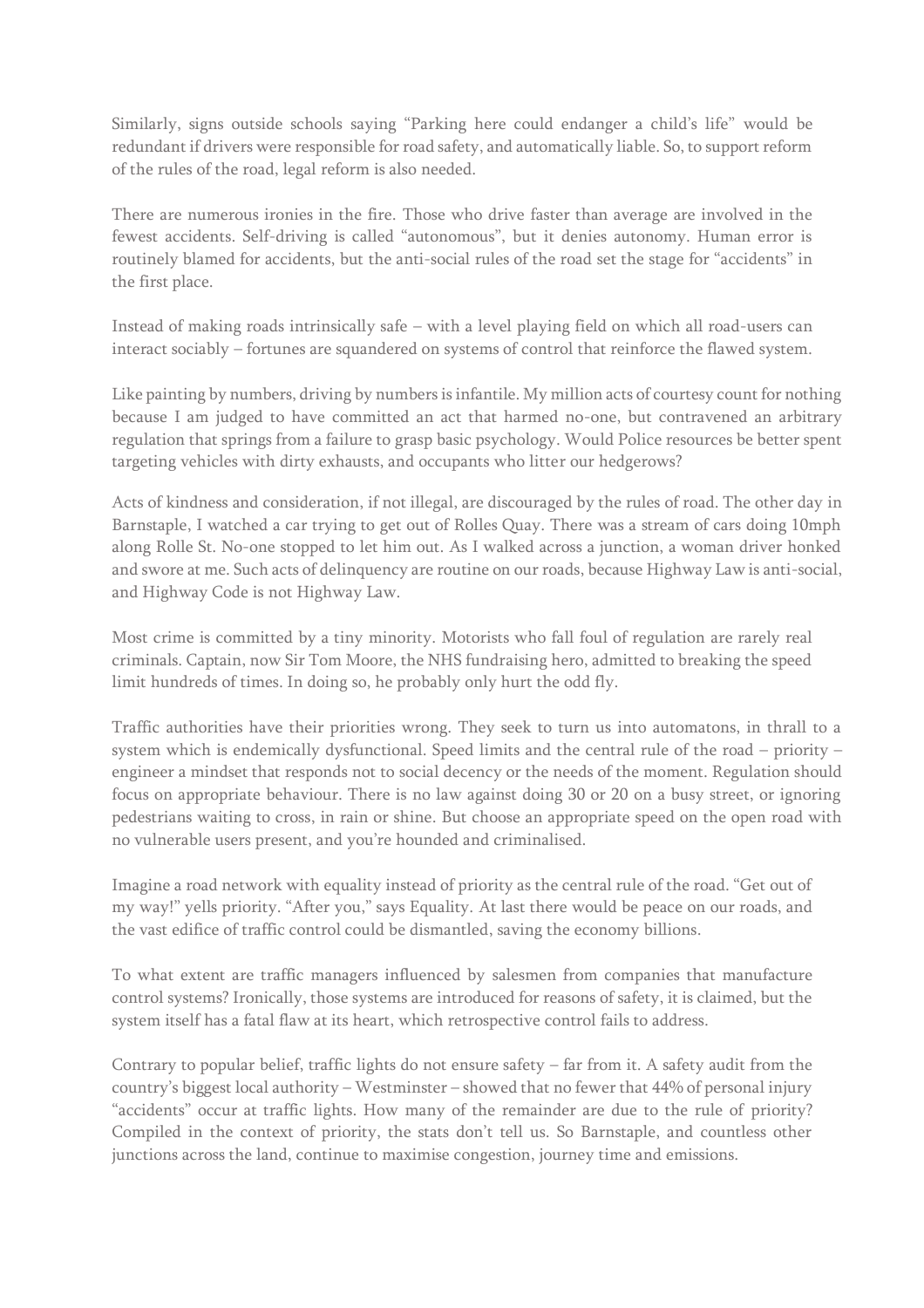I proposed a lights-off trial at the notoriously and needlessly-congested Pilton junction in Barnstaple. It's a staggered double junction, like the one in Portishead where I instigated a lightsoff trial in 2009. That trial went permanent after journey time fell by over half with no loss of safety, despite a return from back-street rat-runs and more drivers using the now free-flowing main route. With lights off, reported schoolchildren, drivers waved them across, which never happened when the lights were "working", because drivers ignore pedestrians in fear of missing their limited green time. A commuter reported a drop in journey time through town from 20 to 5 minutes. "I timed it," she says in my video documenting the trial.

Yet Devon Highways councillor, Stuart Hughes, refused my offer of a similar transformative trial. He refused to think outside the box marked "priority and traffic lights". Those twin scourges of safety, civility and efficiency promote aggression, intolerance, neglect and stress. As soon as you remove traffic lights, people rediscover their humanity and make common cause.

There is a disconnect between Highway Code and Highway Law. The Code tells you, when turning right, to get to the right-hand side of your lane to let drivers behind you go straight on. How often do you see drivers failing in this basic courtesy, and instead, blocking traffic? Every day, legions of unaware drivers are let loose, inadequately schooled in protocols which relieve congestion and stress and reduce "accidents".

I put accidents in inverted commas because most accidents are not accidents. They are events contrived by the misguided rules of the road.

The Code tells you to use the inside lane except when overtaking, but this is routinely ignored by most drivers, who use the middle lane as the default lane, reducing capacity by a third, and causing bunching in the outside lane, provoking tailbacks, or worse, accidents. Do they ever get the blame? No. Police have the power to stop them, but perhaps because the practice is so widespread, they leave them to continue in their solipsistic ways, and instead, target aware drivers who cross an arbitrary line but are doing no harm. Is this good management of public resources, of our time and well-being?

It's nonsensical to exclude motorway driving from the driving test. At least it should be taught and experienced virtually, using technology that has been around for years.

When Alastair Darling was transport Minister, he proposed adding a fourth lane to the motorway network to ease congestion. As I said, clueless. All he had to do was make it Highway Law to use the inside lane except when overtaking, liberating at least a third of road capacity. Worth noting that the Autobahn, with no speed limits, ensures lane courtesy.

Highway Code can be as dysfunctional as Highway Law. It tells right-turners to wait in a junction – a space of limited dimensions – for traffic coming from the opposite direction, not yet even in the junction, to continue uninterrupted. So the right-turner is instructed by the rules of the road to block the junction. How much more sense would it make to give way to others who were there first, enabling low-speed, sociable merging in turn? It's what happens when lights break down: peaceful anarchy breaks out (anarchy in the true sense, meaning self-government). It turns an over-regulated public realm into sociable space where congestion and danger melt away.

Twice I've witnessed power cuts across London, in Nov 2006 and Feb 2007. With lights out, and no artificial obstructions to free flow, people filtered gently, and traffic dispersed freely. I lived in King's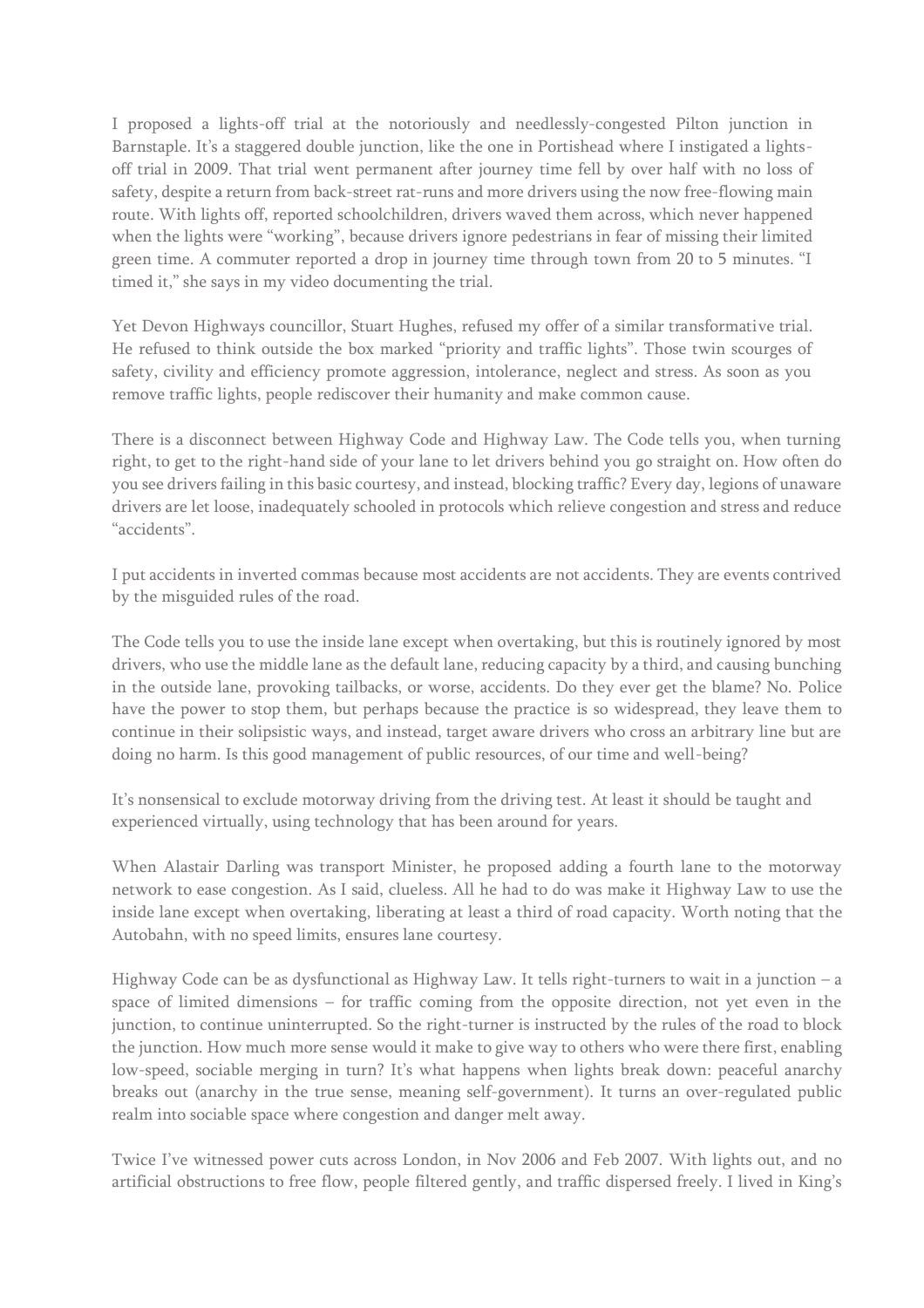Cross at the time. Never was it more agreeable to cycle in London. Even cab drivers smiled and waved you on. Shaftesbury Avenue, Cambridge Circus, Piccadilly Circus, normally clogged with belching traffic and fuming drivers, were a breeze. I emailed Vice Chair of TfL, Dave Wetzel, who knew my views about traffic control. He said he'd check with his officers. Later he replied saying the reason for the absence of congestion was that officers had instructed the Police to erect cordons to prevent traffic from entering the affected area. I emailed a contact at the Met, Chief Inspector Bob Marshall. He replied saying no such action had been taken.

So TfL, a public body that costs the Treasury £5bn a year, brazenly distorts the truth. Livingstone inflicted 1800 new sets of lights on London, even at tiny crossings such as Eastcastle St/Berwick St, conjuring congestion where there was none before. Average cost per set of lights? £150,000 with 10% annual maintenance. For 7 years during construction of the St Pancras Tunnel link, Midland Rd was closed. And for 7 years, outside Camden Town Hall, the lights at Midland Rd continued to stop traffic on Euston Rd. Euston Rd carries 97% of the traffic yet was given only 50% green time. No wonder I developed COPD when living in KX. In a piece for the Telegraph, I accused TfL of negligence and hypocrisy. All this is relevant because it forms part of my critique of traffic policy in general.

Traffic lights maximise emissions by making traffic stop when, given freedom to filter, it could go, at low speeds and low revs. Yellow box junctions – another mercenary tool in the state's armoury against the citizen – trap people between lights, as at King's Cross Rd/Caledonian Rd. You finally get to the front of a traffic queue and cross the light to turn right only to land in a yellow box junction and find your way blocked by a queue of traffic blocking back from the next traffic light 20 yards ahead. Even the progress of buses, despite all the bus lanes which restrict road capacity, is continually interrupted by innumerable sets of those weapons of mass distraction, danger and delay – traffic lights!

For my 2008 Newsnight report, I took a bus from Caledonian Rd to Midland Rd, a distance of 300 yards. It took 20 minutes. Most of the delay was due to traffic lights which block flow, and maximise emissions through the stop-start drive cycle. Partly owing to the chemical anomaly that most exhaust gases are invisible, traffic authorities have been getting away with damaging our health for decades. Will the current case review of 9 year-old Ella Kissi-Debrah finally prove that illegal levels of pollutants contribute to premature death? Even if it does, irreparable damage continues to be done, and no individual will be named or face the music.

To its shame, the Code also tells children to beware drivers when it could and should be the other way round. An abiding image which represents the myriad abuses in traffic policy is a mother marooned on a traffic island in the middle of Euston Road, with traffic three lanes thick on both sides, buses, lorries and taxis belching fumes at the ideal level for the toddler to inhale, no-one noticing or letting her escape the horror. She was forced to wait for minutes on end before lights halted the traffic. This abuse is promoted by the law of the land and the rules of the road. It's beyond urgent to reform the diabolical system, of which the vexatious crime of "speeding" is an integral part.

From the DfT website: it may be difficult for a police officer to identify certain factors that have contributed to the cause of an accident. For details of the contributory factor system, see [report.](https://www.gov.uk/government/statistics/reported-road-casualties-great-britain-annual-report-2011) There is a list of 78 contributory factors (see [here.](https://www.gov.uk/government/publications/road-accidents-and-safety-statistics-guidance)) These fall into nine categories: Road environment, vehicle defects, Injudicious action, Driver/rider error or reaction, Impairment or distraction, Behaviour or inexperience, Vision affected by external factors, Pedestrian only factors (casualty or uninjured) and Special codes.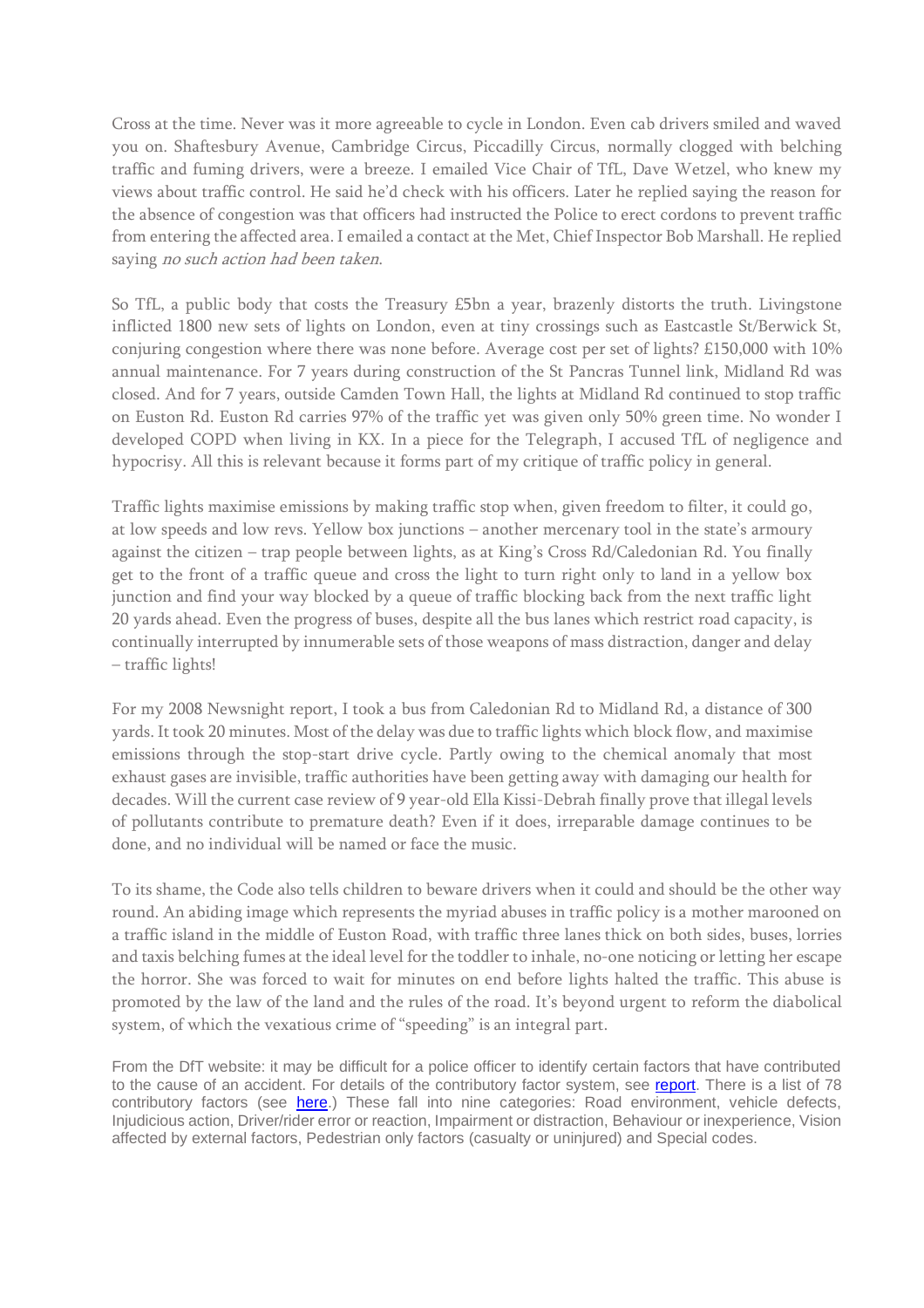The system of priority – which makes us act against our social nature, puts us at odds with each other and our surroundings, and represents the fatal flaw at the heart of the system – isn't even mentioned in this list. The DfT is barking up the wrong tree, rendering the entire edifice of control and enforcement, grotesque. We could add to the list of factors the fear instilled in the driver for putting a wheel wrong or responding to his or her inner lights (instead of a system of fairy lights and numbers). Is there anything less conducive to peace of mind and relevant alertness than a bug on your shoulder micro-managing your every move, ready to pounce on you for exercising commonsense?

May I illustrate the defects in the current system with two scenarios, already alluded to above: picture a trunk road such as the A358. Priority licenses the main road driver to barrel along at 50 or 60, and to ignore drivers on minor roads. Now picture the minor road driver. At peak times, traffic on the main road can form unbroken streams. S/he faces an indefinite wait, or in mounting frustration, risks an ever-decreasing gap. It could result in a multiple pile-up. Given my recipe – equality of opportunity and filter-in-turn – main road traffic would slow to absorb minor road traffic, as a river does its tributaries. All the main road driver has to do is take his or her foot of the accelerator. They will soon pick up speed. It's priority and speed limits which fuel the danger and injustice. If, in the absence of a bridge or flyover, junctions were all-way give-ways, speeds would drop naturally. This would enable efficient, low-speed filtering, safer and fairer for all – without the need for the jackboot of enforcement, expensive signage or speed cameras. Traffic engineers like us to think we need their interventions to keep us safe. Nothing could be further from the truth. It's the misguided engineering of public space, and the anti-social rule of priority, which makes roads intrinsically dangerous.

Ironically, (P.50 #151) the Highway Code says that slow-moving traffic should "allow access into and from side roads, as blocking these will add to congestion". Why isn't this applied universally? Making right-turners wait for oncoming traffic – not yet in the junction, and driving at speed – to clear, is a recipe for danger and delay. Yet it's supported by the law of the land.

Scenario 2. You're approaching a green light at a legal 30 when a child appears in your path, but an unsighted ten-ton truck is on your tail intent on beating the light. This dilemma, and the consequences – repeated across the land and across the decades in some shape or form – hardly bears thinking about. But it has a hand in the unspeakable road death and injury toll.

Another example of egregious failure to provide a decent framework and make life tolerable is parking control. There has been an abject failure to facilitate payment on departure, leading to ferocious penalties for returning minutes late, ruining not only one's day but High Street commerce. In extreme cases, for overstaying in a parking bay and failing to pay the fine, with its galloping increases, on time, vindictive authorities have hounded people to suicide.

Wardens park on double yellows and issue tickets to cars causing no obstruction on singles. How do the powers live with themselves? With ease presumably, as the regime continues unchecked. May I describe two instances of vile practice which I witnessed at first hand: Argyle St clamp; woman visiting Chapel. There are far worse cases than these, but they provide an insight into the legal but amoral nature of traffic control.

For over a decade, through opinion pieces for various national newspapers, a Newsnight report and a blog, I've been calling for traffic system reform. I've briefed four shadow roads ministers – Chris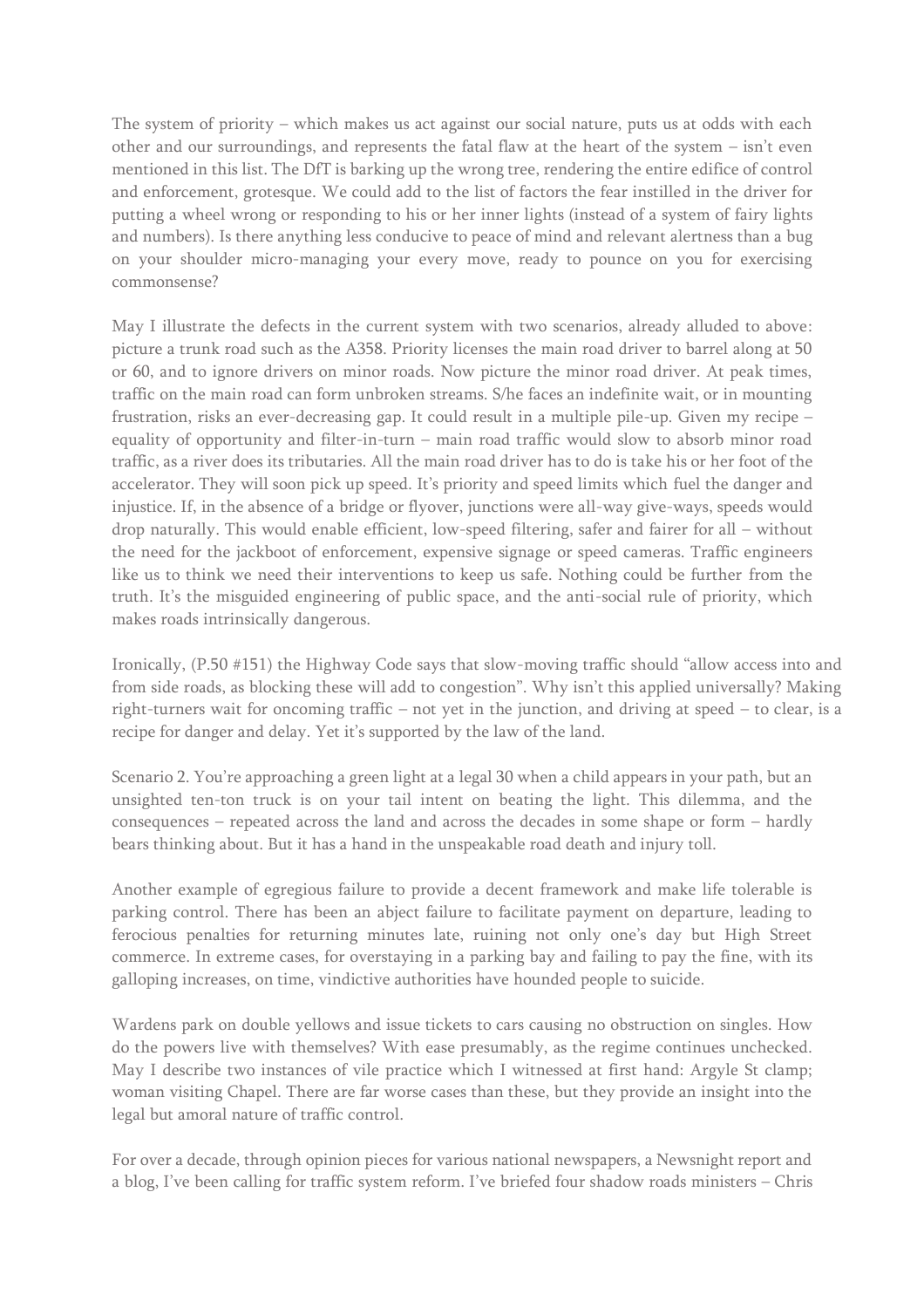Grayling, Owen Paterson, Robert Goodwill and Jesse Norman. The current transport minister, Grant Shapps, based his **[Paper](http://www.britishinfrastructuregroup.uk/wp-content/uploads/2016/10/Were-Jammin-Confidential-Copy-V-1.9.pdf)** on ou[r IEA report](https://iea.org.uk/wp-content/uploads/2016/07/IEA%20Seeing%20Red%20-%20Traffic%20Controls%20and%20the%20Economy.pdf) (though he missed vital points). Judging by a new roundabout in Cambridge, where I saw the light about traffic lights in 2000, and through its Hierarchy of Road-Users, the DfT at last seems to be adopting my progressive approach, which it has repeatedly dismissed in the past.

Among the people I invited for interview on Newsnight was neuroscientist, Baroness Prof Susan Greenfield. She agreed that no-one has a problem with laws that make sense, but when you see something that makes no sense – over this bit I show a car marooned at a red light with no other car in sight – you feel frustrated, disenfranchised.

At the risk of repetition, but this is vital: roads should not and need not be dangerous. But they are dangerous. Why? Because the central rule of the road – priority – makes them dangerous. "Get out of my way!" yells priority, as it denies infinite filtering opportunities and expressions of empathy. The routine acceptance of "accidents" – aka manslaughter – as inevitable is shocking. Deputy Chief Medical Officer Jenny Harries said recently that "pupils are more likely to be hit by a bus than catch coronavirus".

Outgoing Highways England chief executive Jim O'Sullivan told Transport Network that in 2019, 209 people died on the SRN (strategic road network). Life-changing injuries number 10x the deaths  $-$  affecting the often unwitting perpetrator as well as the victim, family and friends. But they don't get a mention. We are inured to the unacceptable. "Mr O'Sullivan told Transport Network that the organization was 'pretty pleased' with the reduction in fatalities and that safety improvements were his proudest achievement during his tenure." This complacency is doubly shocking because most mistitled accidents are avoidable!

In teaching priority, public policy and the driving test **keep** roads dangerous. The way to make roads safe is to shift the balance of power in favour of the vulnerable. Equality – a social model – is an infinitely superior basis for road-user relationships than priority. When vulnerable road-users enjoy equality with drivers, even when they are seen "more equal than others", only then, finally, will children be able to go in safety.

In the domestic sphere, coercive control is against the law. Yet in the public sphere, it's rampant. Acts on the road which cause no harm, such as my harmless spurt of acceleration, are deemed illegal, even criminal, yet acts which cause untold harm, are legal and promoted by the law. From [Traffic](https://www.equalitystreets.com/presspublications/1795-2/)  [Management](https://www.equalitystreets.com/presspublications/1795-2/) by Kenneth Todd:

Current traffic regulations not only forbid acts which cause no danger or obstruction; they command acts which do. The system runs counter to legal, engineering and safety principles, to the aims of the Traffic Management Act and the recommendations of the *Road Safety Good Practices Guide.*

When traffic on major roads was granted priority, side-street drivers and pedestrians found they could not cross the large volumes of vehicles these roads were carrying. The major-road concept encourages drivers to forge ahead without looking left or right, relying on minorroad drivers and pedestrians to keep out of the way. This was contrary to the original intention, viz. that those on the more important roads were responsible for driving with special caution at all junctions. It is also contrary to the *Guide* (4.12) which states that reduced vehicle speed is the most important urban safety factor, particularly for pedestrians and cyclists.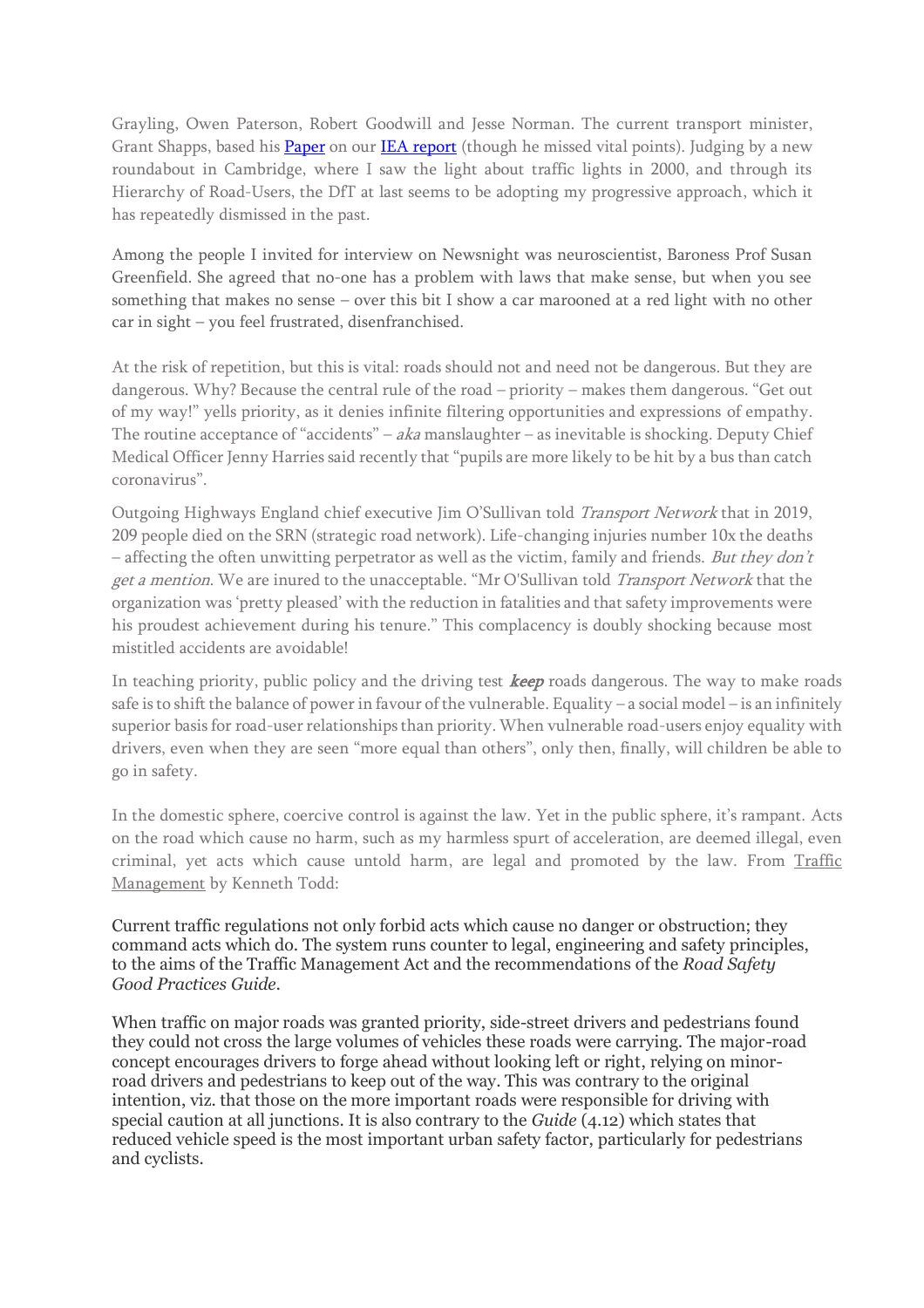The *Guide* (4.134) also states that conflicts should be minimised, and road-users should have to deal with only one at a time. Instead, the minor-road driver has to cope with two vehicle conflicts when crossing a major road, one from the right and one from the left, and – when turning right – with a third from oncoming vehicles. The more conflicts drivers face, the longer the delay and greater the dangers of distracted attention and entering an inadequate gap.

The root of the problem lies in the irreconcilable contradictions between statutory priority rules and common law. Under common law, all road users had an equal obligation to avoid danger and obstruction. By contrast, priority rules undermine the responsibility of the major-road drivers and place it on the drivers and pedestrians wanting to cross. We need no scientific research to know that safety is jeopardised when two road-users are on a collision course and one of them thinks he can rely on the other to avoid the accident.

Because of priority, roads are intrinsically unsafe. Because we are taught to observe priority, we act without empathy. The fallout from thousands of cruel acts costing the NHS £36bn a year become routine and accepted without question. (Misguided traffic control represents immense cost to the public purse, as explained [here.](https://www.equalitystreets.com/wp-content/uploads/2019/03/Cost-of-inequality.pdf))

On one journey you could lose your licence even though, objectively, you did nothing wrong. You could fall foul of speed cameras, bus lanes, red lights, box junctions or parking controls. The road network is an obstacle course. Anonymous traffic managers make life difficult and dangerous when they should be making it simple and safe. In the absence of a bridge or flyover, let junctions be allway give-ways. This will enable efficient, low-speed filtering, safer and fairer for all.

Regulation demands our attention out of all proportion to its value. More often than not it is irrelevant to the needs of the moment. It interferes with our peace of mind, which is vital for peace on our roads. It promotes a warlike, paranoid state of mind, inimical to good road-user relationships.

The unforgiving system is forever on our backs, forcing us to act against our better nature, in subjugation to rules that hamper instead of harness the good in human nature. Our parents and grandparents fought a war against fascism. Our sons are fighting the tyrannical Taliban. But the traffic control dictatorship goes unchallenged.

Alec Dennis, 61, pleaded guilty to driving at 52 in a 30mph limit on his way to hospital in north Devon, to take his son who had stomach pains. Dennis was worried about leaving his disabled wife, but feared his son had appendicitis (it turned out to be kidney stones). He didn't call an ambulance because of delays in the past. Dennis got 6 points, an £85 fine and a £15 victim surcharge. The time of day the speed camera caught him committing his "crime"? 4.20a.m. Story [here.](http://www.thisisnorthdevon.co.uk/Driver-s-fear-son-caused-speed/story-16634648-detail/story.html)

Is there any other "crime" where no harm is done? Where is the line between what is legitimate, legal or lawful? Does morality get a look-in?

Like jaywalking, speeding is a fabricated crime which defies commonsense and usurps our judgement. It amounts to a breach of our human right to think for ourselves. A penalty or fine should be in the service of safety. My speed was safe and appropriate for the context and conditions, so arguably the penalty is groundless.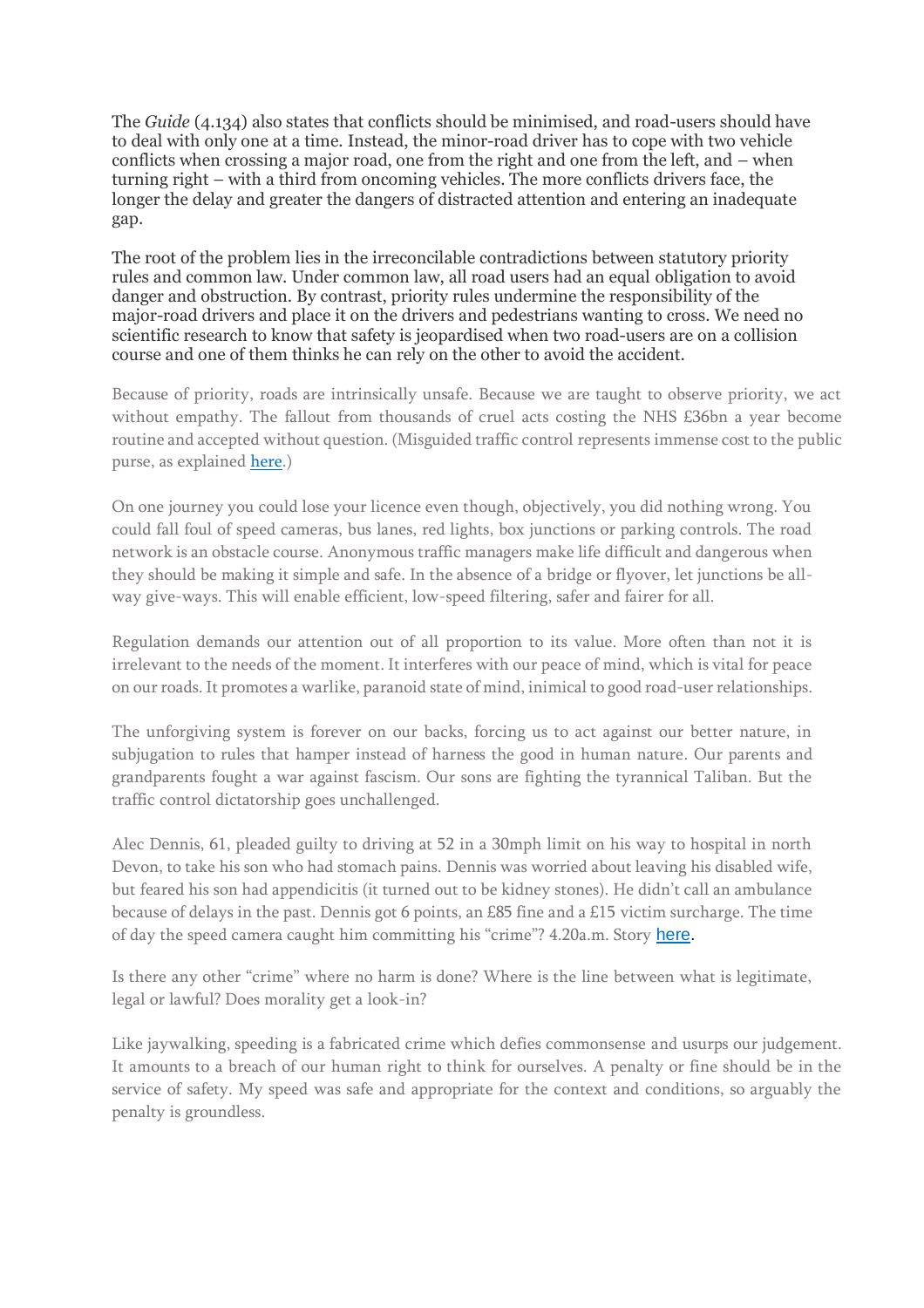The term "safety camera" is ill-founded because cameras distract us from the primary safety task of watching the road. They warp our sense of judgement. As reported in Metro, "road deaths soared in areas with most speed cameras. Fatalities rose 200% in a year in the City of London, while in Gwent, they almost doubled."

A 2 or 3-person crew is deployed in a Police van to spend a day catching people for a harmless contravention. Yet the peace-loving son of my partner, on a night out with his fiancée in Barnstaple, is mugged, leaving him with a fractured cheekbone and skull. We sought CCTV footage in a bid to find the culprit and deter him from perpetrating violence against others, but there is no CCTV in Barnstaple's central area. Public money goes on "safety" cameras which have negative effects, yet denied at locations where the public are exposed to danger, allowing violent criminals to roam free.

Instead of stimulating autonomous thought, regulation turns us into robots. But, like the selfdriving car that killed a pedestrian, an automaton is incapable of dealing with the unexpected. [Elaine Herzberg](https://en.wikipedia.org/wiki/Death_of_Elaine_Herzberg) was crossing the road outside a crosswalk, so the self-driving vehicle didn't stop. No self-driving car can match our highly-evolved ability to make subtle judgements in the blink of an eye in all circumstances.

If there is no sound justification for my penalty, and if policy is about raising revenue, and if such practice is legal, is it morally right? Does statutory law trump reason, justice and morality? The complaint that parking controls and speed enforcement are designed to raise revenue is often dismissed as trivial, but doesn't it go to civil liberties and the use or abuse of public funds? Is it a trivial matter when unjust laws bring into disrepute and undermine the very concept of justice?

My case can be seen as a microcosm of wider system abuses. You will have heard about 38 deaths on hard shoulders of so-called smart motorways that cost [over £1.5 billion.](https://www.gov.uk/government/news/over-15-billion-of-investment-awarded-to-upgrade-motorways-in-england) Incredibly, a hard shoulder was opened on a bend! Were corporate manslaughter charges brought? Ha! No doubt the anonymous "experts" are still on six-figure public sector salaries.

As mentioned, the US Best Highways Safety Practices Institute found that "the safest drivers are those who drive faster than average, yet they are the primary targets of speed enforcement." "[Article [here.](https://eu.timesrecordnews.com/story/news/local/2019/09/02/nonprofit-said-speed-related-accident-data-wrong/2178355001/)] Red-light cameras at intersections have brought an increase in accidents. Speed enforcement is a primary revenue source. It all began in the 1970s, when local police received federal grants to purchase radar guns and other speed-regulating equipment. They began enforcing limits that were artificially low. It became an industry. This generation of law enforcement has to cover the costs of what went before and collect greater fines. For every officer, there are one or two retired at full pay so the scope of fine collection continues to increase. Speeding has become a criminal enterprise masquerading as a state safety campaign."

What are we to make of a system which flouts justice and freedom of thought, and supports restrictive practice with a system of enforcement that insures itself against challenge by denying grounds of reason on which to question it?

Most traffic regulation seems devised to catch the hypothetical deviant who acts outside the law anyway. It's likely that deviants themselves, whose tolerance threshold for vexatious regulation is lower than average, would behave in a proper manner if they were less trammelled by it.

Misguided regulation makes life on the road a misery when it could be a pleasure. Roads policy that is